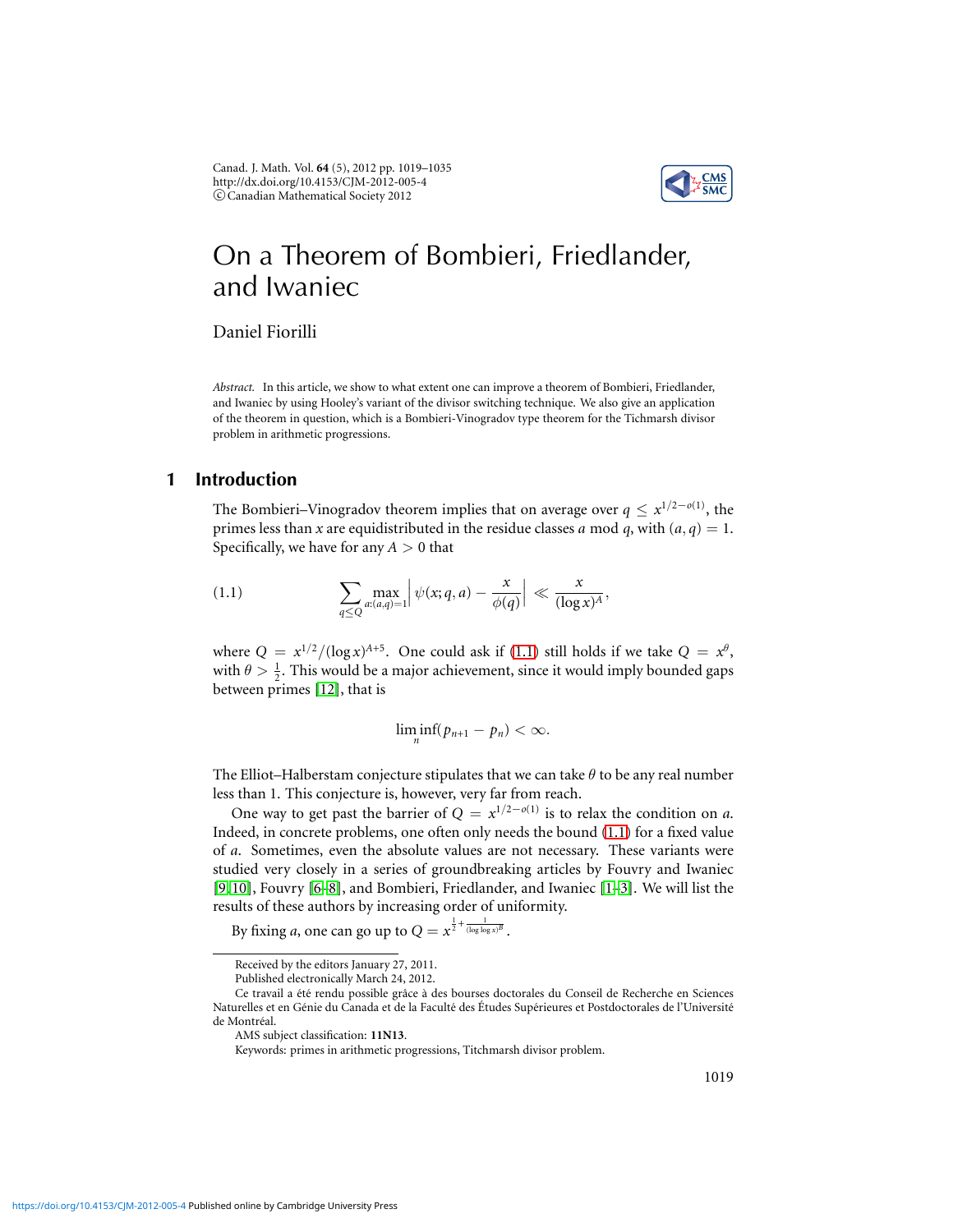*Theorem 1.1* (Bombieri, Friedlander, and Iwaniec [\[2\]](#page-15-6)) Let  $a \neq 0, x \geq y \geq 3$ , and  $Q^2 \leq xy$ . Then there exists an absolute constant B such that

$$
\sum_{\substack{Q \leq q < 2Q \\ (q,a)=1}} \left| \psi(x;q,a) - \frac{x}{\phi(q)} \right| \ll x \left( \frac{\log y}{\log x} \right)^2 (\log \log x)^B.
$$

The best known result was obtained shortly afterwards by the same authors, and shows that one can go up to  $Q = x^{\frac{1}{2} + o(1)}$ , whatever the nature of the *o*(1) is.

*Theorem 1.2* (Bombieri, Friedlander, and Iwaniec [\[3\]](#page-15-5)) Let  $a \neq 0$  be an integer and let A  $>$  0, 2  $\leq$  Q  $\leq$   $x^{3/4}$  be reals. Let Q be the set of all integers q, prime to a, from an *interval*  $Q' < q \le Q$ *. Then* 

$$
\sum_{q\in\mathfrak{Q}} \left| \pi(x;q,a)-\frac{\pi(x)}{\phi(q)} \right|
$$
  
\$\leq \left\{K\left(\theta-\frac{1}{2}\right)^2\frac{x}{\log x}+O\_A\left(\frac{x(\log\log x)^2}{(\log x)^3}\right)\right\}\sum\_{q\in\mathfrak{Q}}\frac{1}{\phi(q)}+O\_{a,A}\left(\frac{x}{(\log x)^A}\right),

*where*  $\theta := \frac{\log Q}{\log x}$  $\frac{\log Q}{\log x}$  and K is absolute.

Replacing the absolute values by a certain weight (see [\[1\]](#page-15-4) for the definition of *well factorable*), we can take  $Q = x^{4/7 - \epsilon}$ .

<span id="page-1-0"></span>*Theorem 1.3* (Bombieri, Friedlander, and Iwaniec [\[1\]](#page-15-4)) Let  $a \neq 0, \epsilon > 0$  and  $Q =$ *x* 4/7−ǫ *. For any well factorable function* λ(*q*) *of level Q and any A* > 0 *we have*

<span id="page-1-1"></span>(1.2) 
$$
\sum_{(q,a)=1} \lambda(q) \left( \psi(x;q,a) - \frac{x}{\phi(q)} \right) \ll \frac{x}{(\log x)^A}.
$$

Theorem [1.3](#page-1-0) is an improvement of a result of Fouvry and Iwaniec [\[10\]](#page-15-1), which showed that [\(1.2\)](#page-1-1) holds with  $\lambda(q)$  of level  $Q = x^{9/17 - \epsilon}$ .

If we remove the weight  $\lambda(q)$ , we can take  $Q = x/(\log x)^B$ , which is even further than in the Elliot–Halberstam conjecture. This result was obtained independently by Fouvry [\[8\]](#page-15-3) and Bombieri, Friedlander, and Iwaniec [\[1\]](#page-15-4) (in stronger form).

<span id="page-1-3"></span>**Theorem 1.4** (Bombieri, Friedlander, and Iwaniec [\[1\]](#page-15-4)) *Let a*  $\neq$  0,  $\lambda$  <  $\frac{1}{10}$ *, and*  $R < x^{\lambda}$ . For any  $A > 0$  there exists  $B = B(A)$  such that, provided  $QR < x/(\log x)^B$ , we *have*

<span id="page-1-2"></span>
$$
(1.3) \qquad \sum_{\substack{r\leq R \\ (r,a)=1}} \Bigg| \sum_{\substack{q\leq Q \\ (q,a)=1}} \Big( \psi(x;qr,a) - \Lambda(a) - \frac{x}{\phi(qr)} \Big) \Bigg| \ll_{a,A,\lambda} \frac{x}{(\log x)^A}.
$$

*Remark 1.5* We subtracted  $\Lambda(a)$  from  $\psi(x; qr, a)$  in [\(1.3\)](#page-1-2) because the arithmetic progression *a* mod *qr* contains the prime power  $p^e$  for all values of *qr* if  $a = p^e$ . This induces a negligible error term in  $(1.3)$  (for  $B > A$ ).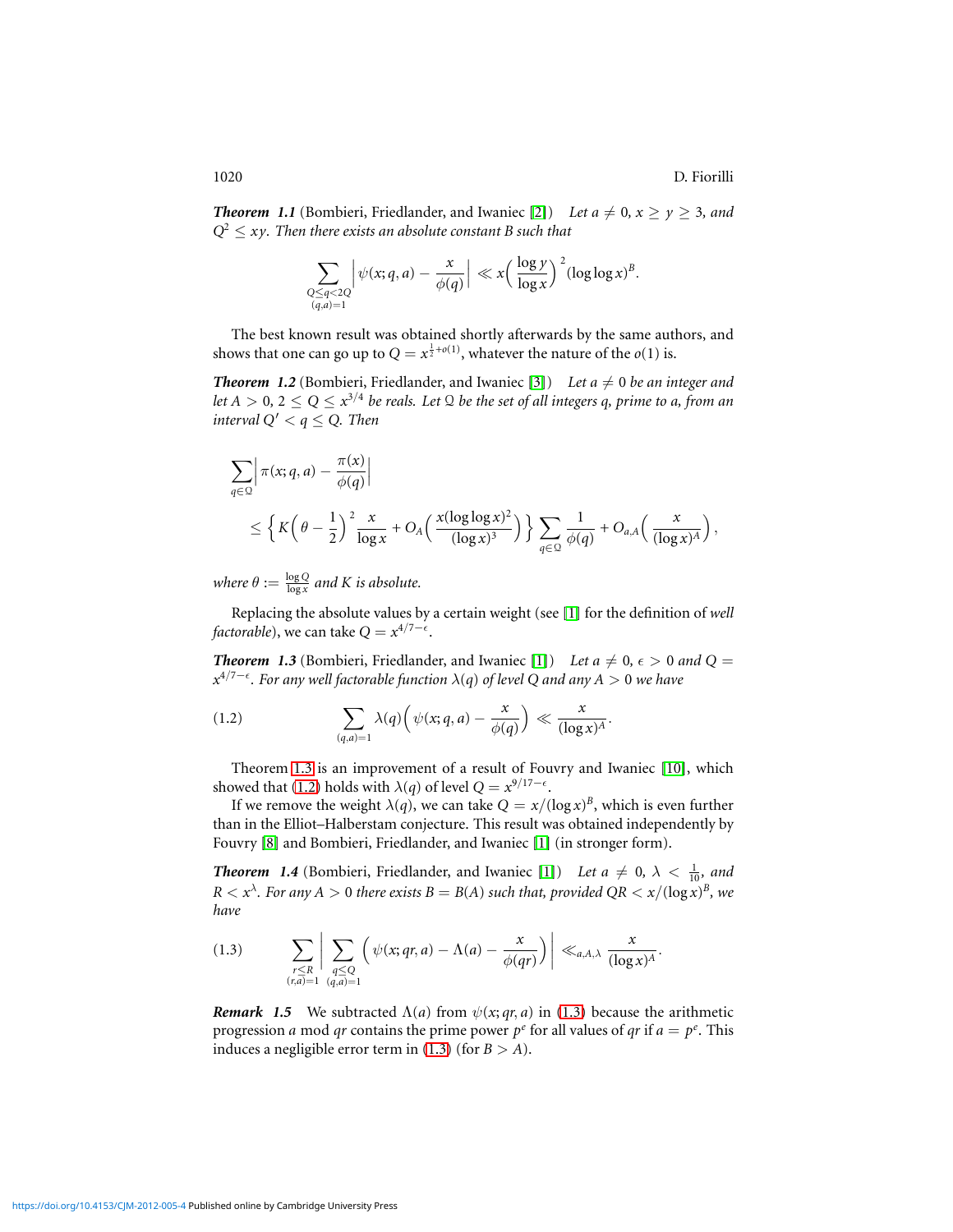*On a Theorem of Bombieri, Friedlander, and Iwaniec* 1021

In this article we focus on Theorem [1.4.](#page-1-3) We show in Corollary [2.2](#page-2-0) that for any  $A > 0$ :

- If  $a = \pm 1$ , then Theorem [1.4](#page-1-3) holds if  $B(A) > A$ , and is false if  $B(A) \leq A$ .
- If  $a = \pm p^e$ , then Theorem [1.4](#page-1-3) holds if  $B(A) \ge A$ , and is false if  $B(A) < A$ .
- If *a* has two or more distinct prime factors, then Theorem [1.4](#page-1-3) holds if  $B(A) > \frac{538}{743}A$ .

One of the applications of Theorem [1.4](#page-1-3) and of Fouvry's result [\[8\]](#page-15-3) isthe best known estimate for the Titchmarsh divisor problem. We will show that Theorem [1.4](#page-1-3) yields a generalization of this result that is a Bombieri-Vinogradov type result for the Titchmarsh divisor problem in arithmetic progressions, up to level  $Q = x^{1/10-\epsilon}$ .

#### **2 Statement of Results**

Here is our main result.

<span id="page-2-1"></span>**Theorem 2.1** Fix an integer  $a \neq 0$ , a positive real number  $\lambda < \frac{1}{10}$ , and an arbitrarily *large real number C. We have for*  $R = R(x) \leq x^{\lambda}$  *and*  $M = M(x) \leq (\log x)^{C}$  *that* 

$$
\sum_{\substack{\frac{R}{2} < r \leq R \\ (r,a)=1}} \left| \sum_{\substack{q \leq \frac{x}{rM} \\ (q,a)=1}} \left( \psi(x;qr,a) - \Lambda(a) - \frac{x}{\phi(qr)} \right) - \frac{\phi(a)}{a} \frac{x}{rM} \mu(a,r,M) \right| \ll_{a,C,\epsilon,\lambda} \frac{x}{M^{\frac{743}{538} - \epsilon}},
$$

*where the "average" is given by*

$$
\mu(a,r,M) := \begin{cases}\n-\frac{1}{2}\log M - C_5(r) & \text{if } a = \pm 1, \\
-\frac{1}{2}\log p & \text{if } a = \pm p^e, \\
0 & \text{otherwise,} \n\end{cases}
$$

*with*

$$
C_5(r) := \frac{1}{2} \Big( \log 2\pi + 1 + \gamma + \sum_{p} \frac{\log p}{p(p-1)} + \sum_{p \mid r} \frac{\log p}{p} \Big)
$$

*We also have the following similar result.*

$$
\sum_{\substack{r\leq R\\(r,a)=1}}\bigg|\sum_{\substack{q\leq \frac{x}{RM}\\(q,a)=1}}\bigg(\psi(x;qr,a)-\Lambda(a)-\frac{x}{\phi(qr)}\bigg)-\frac{\phi(a)}{a}\frac{x}{RM}\mu(a,r,RM/r)\bigg|\ll_{a,A,\epsilon,\lambda}\frac{x}{M^{\frac{743}{538}-\epsilon}}.
$$

As a corollary, we get a more precise form of Theorem [1.4.](#page-1-3)

<span id="page-2-0"></span>**Corollary 2.2** Fix an integer  $a \neq 0$ , a positive real number  $\lambda < \frac{1}{10}$ , and an arbitrarily *large real number C. We have for*  $R = R(x) \leq x^{\lambda}$  and  $M = M(x) \leq (\log x)^{C}$  that

$$
\sum_{\substack{r\leq R \\ (r,a)=1}} \left| \sum_{\substack{q\leq \frac{x}{RM} \\ (q,a)=1}} \left( \psi(x;qr,a) - \Lambda(a) - \frac{x}{\phi(qr)} \right) \right| = \\ \left( \frac{\phi(a)}{a} \right)^2 \frac{x}{M} \nu(a,M) + O_{a,C,\epsilon,\lambda} \left( \frac{x}{M^{\frac{743}{538}-\epsilon}} \right),
$$

.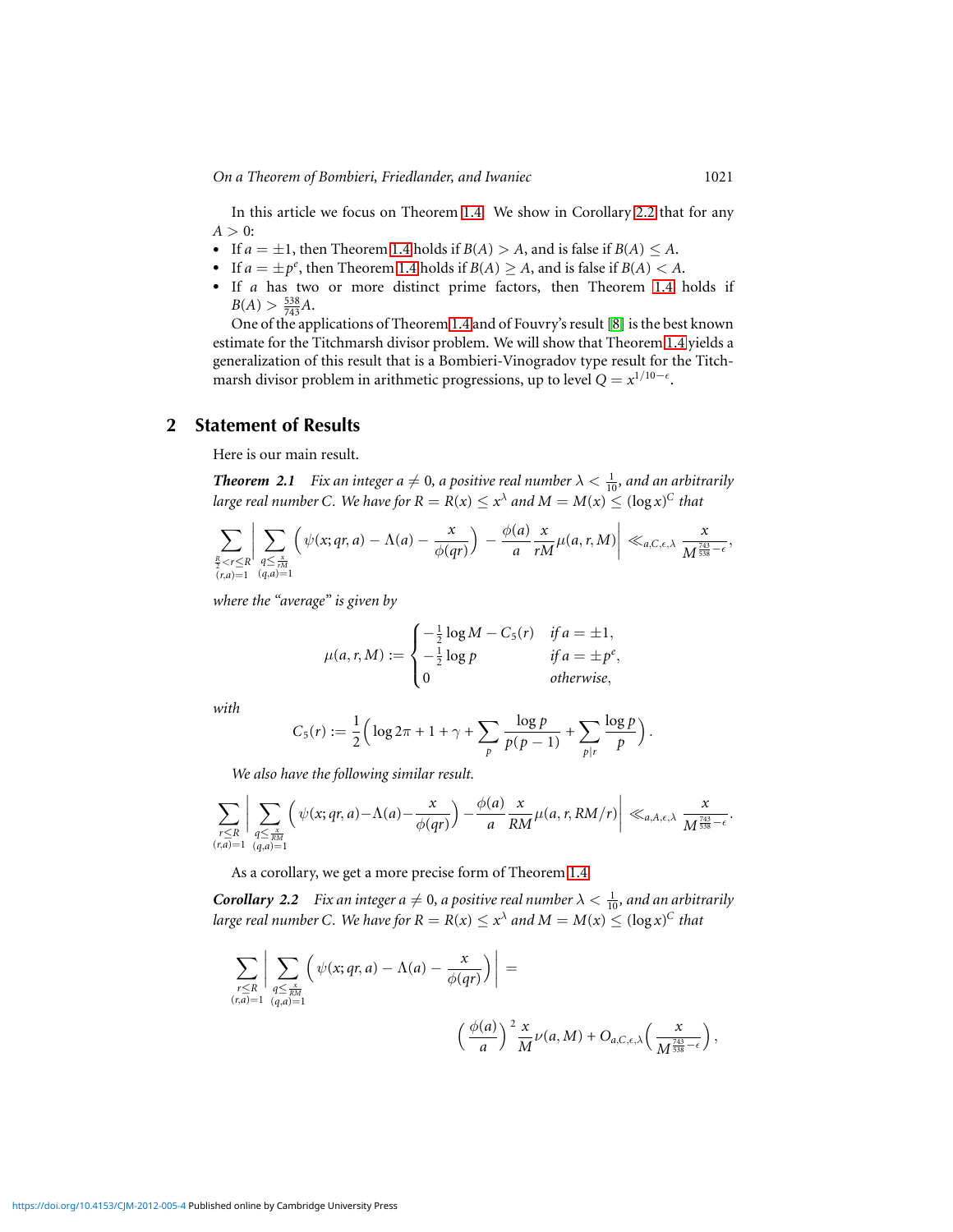*where*

$$
\nu(a,M) := \begin{cases} \frac{1}{2} \log M + C_6 + O\left(\frac{\log(RM)}{R}\right) & \text{if } a = \pm 1, \\ \frac{1}{2} \log p + O\left(\frac{1}{R}\right) & \text{if } a = \pm p^e, \\ 0 & \text{otherwise,} \end{cases}
$$

*with*

$$
C_6 := C_5(1) + \frac{1}{2} + \frac{1}{2} \sum_{p} \frac{\log p}{p^2}.
$$

*Remark 2.3* If *a* has at most one prime factor, then for *M* and *R* both tending to infinity we have that

$$
\nu(a, M) \sim \begin{cases} \frac{1}{2} \log M & \text{if } a = \pm 1, \\ \frac{1}{2} \log p & \text{if } a = \pm p^e. \end{cases}
$$

(If *R* is bounded, then we should multiply by  $\frac{a}{\phi(a)}$ #{*r*≤*R*:(*r*,*a*)=1}  $\frac{f:(r,a)=1}{R}$  in the case  $a = \pm p^e$ , and by  $\frac{|R|}{R}$  in the case  $a = \pm 1$ .)

Another corollary of our results (which actually follows from Theorem [1.4\)](#page-1-3) is a Bombieri–Vinogradov type result for the Titchmarsh divisor problem in arithmetic progressions. For an integer  $n \geq 1$ , we define:

$$
\tau(n) := \sum_{d|n} 1, \qquad n' := \prod_{p|n} p.
$$

<span id="page-3-0"></span>*Theorem 2.4 Fix an integer*  $a \neq 0$  *and let*  $\lambda < \frac{1}{10}$  *and C be two fixed positive real numbers. We have for*  $Q \leq x^{\lambda}$  *that* 

<span id="page-3-1"></span>
$$
(2.1) \qquad \sum_{\substack{q\le Q\\(q,a)=1}}\bigg|\sum_{|a|/q< m\le x/q}\Lambda(qm+a)\tau(m)-M.\overline{T}.\bigg|\ll_{a,C,\lambda}\frac{x}{(\log x)^C},
$$

*where the main term is*

$$
M.T. := \frac{x}{q} \bigg( C_1(a,q) \log x + 2C_2(a,q) + C_1(a,q) \log \left( \frac{(q')^2}{eq} \right) \bigg),
$$

*with*  $C_1(a, q)$  *and*  $C_2(a, q)$  *defined as in section* [3](#page-4-0)*.* 

A version of Theorem [2.4](#page-3-0) was obtained independently by Felix [\[4\]](#page-15-7), who also showed how to apply this result to a question related to Artin's primitive root conjecture. Using Theorem [2.4,](#page-3-0) one can give a slight improvement of [\[4,](#page-15-7) Theorem 1.5] replacing  $O(\log \log x)$  by  $c \log \log x + O(1)$ , for some constant  $c$ .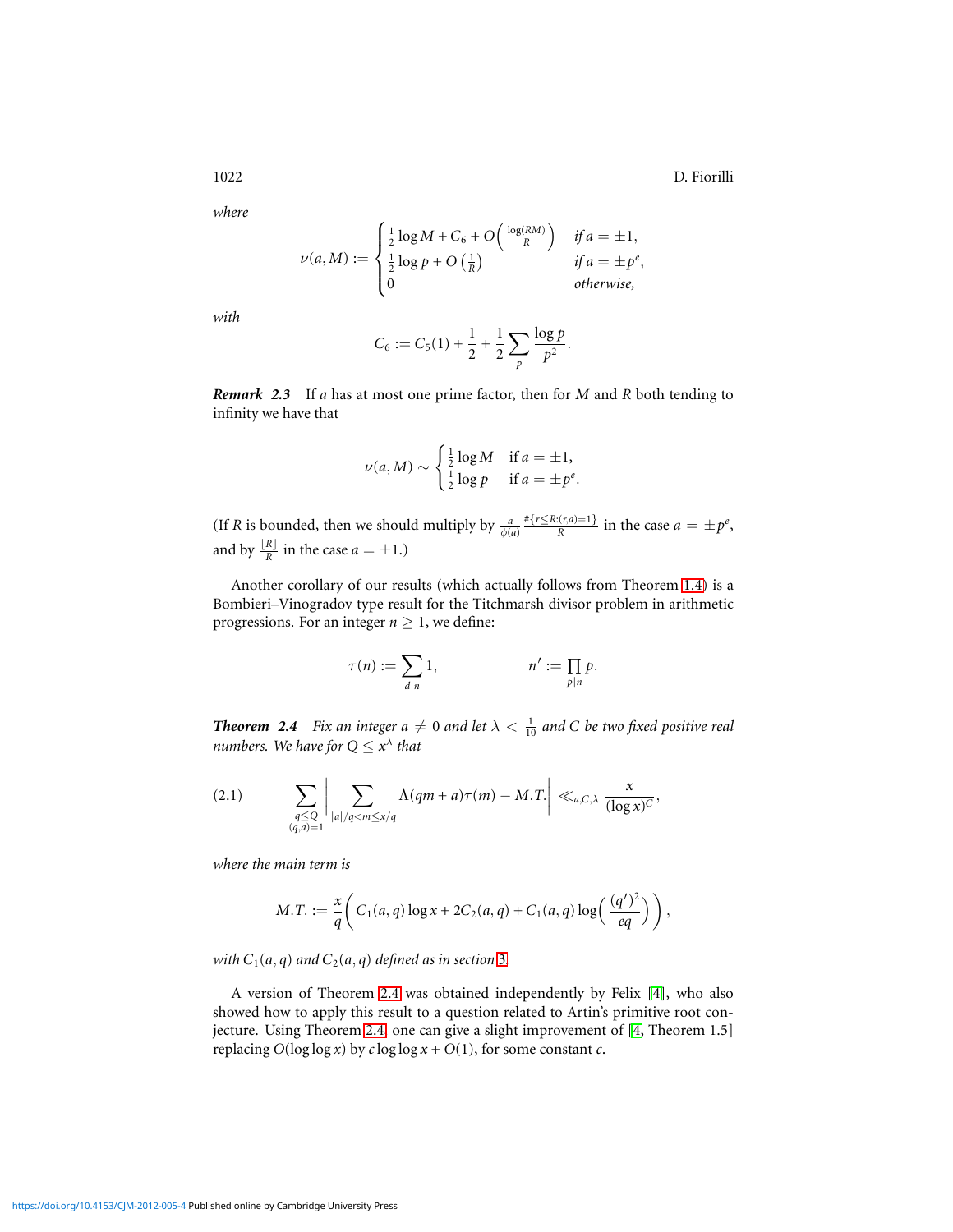**Remark** 2.5 Taking  $Q = (\log x)^C$  in Theorem [2.4,](#page-3-0) we obtain a "Siegel-Walfisz theorem" for the Titchmarsh divisor problem, and one could ask if this is sufficient to give the bound [\(2.1\)](#page-3-1) for  $Q = x^{1/2} / (\log x)^B$ , since it is known that the Bombieri– Vinogradov theorem holds with fairly general sequences satisfying a Siegel–Walfisz condition. If this were true, then, using the same ideas as in the proof of Proposition [5.1,](#page-9-0) it would yield the following improvement of a dyadic version of Theorem [1.4,](#page-1-3) valid for  $L := (\log x)^{C+3}$  and  $R = R(x) \leq x^{1/2} / (\log x)^{3C+5}$ :

<span id="page-4-1"></span>
$$
(2.2) \qquad \sum_{\substack{\frac{R}{2} < r \leq R \\ (r,a)=1}} \left| \sum_{\substack{q \leq \frac{x}{RL} \\ (q,a)=1}} \left( \psi(x;qr,a) - \Lambda(a) - \frac{x}{\phi(qr)} \right) \right| \ll_{a,C} \frac{x}{(\log x)^C}.
$$

<span id="page-4-0"></span>In fact, any improvement of the level of distribution in [\(2.1\)](#page-3-1) yields an improvement on the range of *R* in [\(2.2\)](#page-4-1).

## **3 Notation**

We will denote by  $\gamma$  the Euler–Mascheroni constant. We also define the following constants:

$$
C_1(a,r) := \frac{\zeta(2)\zeta(3)}{\zeta(6)} \prod_{p|a} \left(1 - \frac{p}{p^2 - p + 1}\right) \prod_{p|r} \left(1 + \frac{p - 1}{p^2 - p + 1}\right),
$$
  
\n
$$
C_2(a,r) := C_1(a,r) \left(\gamma - \sum_{p} \frac{\log p}{p^2 - p + 1} + \sum_{p|a} \frac{p^2 \log p}{(p-1)(p^2 - p + 1)} - \sum_{p|r} \frac{(p-1)p \log p}{p^2 - p + 1}\right),
$$
  
\n
$$
C_3(a,r) := C_2(a,r) - C_1(a,r),
$$
  
\n
$$
C_5(r) := \frac{1}{2} \left(\log 2\pi + 1 + \gamma + \sum_{p} \frac{\log p}{p(p-1)} + \sum_{p|r} \frac{\log p}{p}\right).
$$

Moreover, for  $i = 1, 2, 3$ ,

$$
C_i(a) := C_i(a, 1)
$$
 and  $C_5 := C_5(1)$ .

We denote by  $\omega(n)$  the number of prime factors of *n*.

## **4 Preliminary Lemmas**

We start with some elementary estimates.

<span id="page-4-2"></span>*Lemma 4.1 Let f be a not identically zero multiplicative function and let g be an additive function, that is for*  $(m, n) = 1$ ,  $f(mn) = f(m)f(n)$  and  $g(mn) = g(m)+g(n)$ *(in particular, f(1)* = 1 *and g(1)* = 0*). Then for a squarefree integer r we have that* 

$$
\sum_{d|r} f(d)g(d) = \prod_{p'|r} (1 + f(p')) \sum_{p|r} \frac{g(p)f(p)}{1 + f(p)}.
$$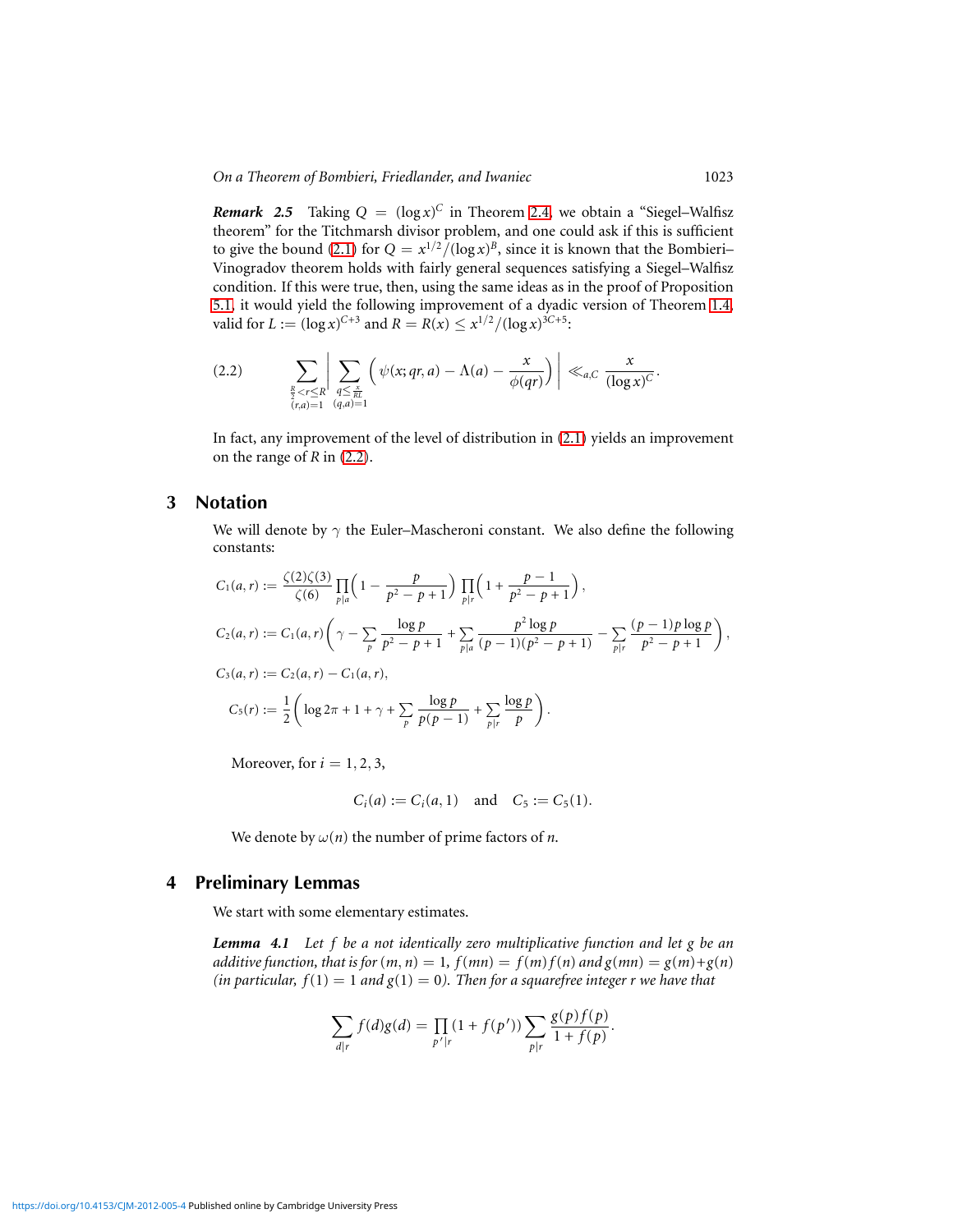**Proof** We write

$$
\sum_{d|r} f(d)g(d) = \sum_{d|r} f(d) \sum_{p|r} g(p) = \sum_{p|r} g(p) \sum_{\substack{d|r: \ p|d}} f(d) = \sum_{p|r} g(p) \sum_{\substack{d|\frac{r}{p}}} f(p) f(d)
$$

$$
= \sum_{p|r} g(p) f(p) \prod_{p'|\frac{r}{p}} (1 + f(p')) = \sum_{p|r} \frac{g(p) f(p)}{1 + f(p)} \prod_{p'|r} (1 + f(p')). \quad \blacksquare
$$

<span id="page-5-0"></span>*Lemma 4.2 Let a and r be coprime integers, with r squarefree. We have for*  $i = 1, 2$ *that*

(4.1) 
$$
\frac{C_i(a,r)}{r} = \sum_{d|r} \mu(d) C_i(ad).
$$

**Proof** By the definition of  $C_1(a)$ , we have

$$
\sum_{d|r} \mu(d)C_1(ad) = C_1(a) \prod_{p|r} \left(1 - \left(1 - \frac{p}{p^2 - p + 1}\right)\right) = \frac{C_1(a,r)}{r}.
$$

Moreover, by defining the multiplicative function  $f(d) := \frac{\zeta(6)}{\zeta(2)\zeta(3)}\mu(d)C_1(d)$  we have

$$
\sum_{d|r} \mu(d)C_2(ad)
$$
  
=  $C_1(a) \sum_{d|r} f(d) \left( \gamma - \sum_p \frac{\log p}{p^2 - p + 1} + \sum_{p|a} \frac{p^2 \log p}{(p-1)(p^2 - p + 1)} \right)$   
+  $C_1(a) \sum_{d|r} f(d) \sum_{p|d} \frac{p^2 \log p}{(p-1)(p^2 - p + 1)}$   
=  $C_2(a) \prod_{p|r} \frac{p}{p^2 - p + 1} + C_1(a) \sum_{d|r} f(d) \sum_{p|d} \frac{p^2 \log p}{(p-1)(p^2 - p + 1)}$ .

Applying Lemma [4.1,](#page-4-2) we get that this is

$$
= C_2(a) \prod_{p \mid r} \frac{p}{p^2 - p + 1} + C_1(a) \prod_{p' \mid r} (1 + f(p')) \sum_{p \mid r} \frac{p^2 \log p}{(p - 1)(p^2 - p + 1)} \frac{f(p)}{1 + f(p)}
$$
  
= C\_2(a) \prod\_{p \mid r} \frac{p}{p^2 - p + 1} - C\_1(a) \prod\_{p' \mid r} \frac{p'}{(p')^2 - p' + 1} \sum\_{p \mid r} \frac{(p - 1)p \log p}{p^2 - p + 1}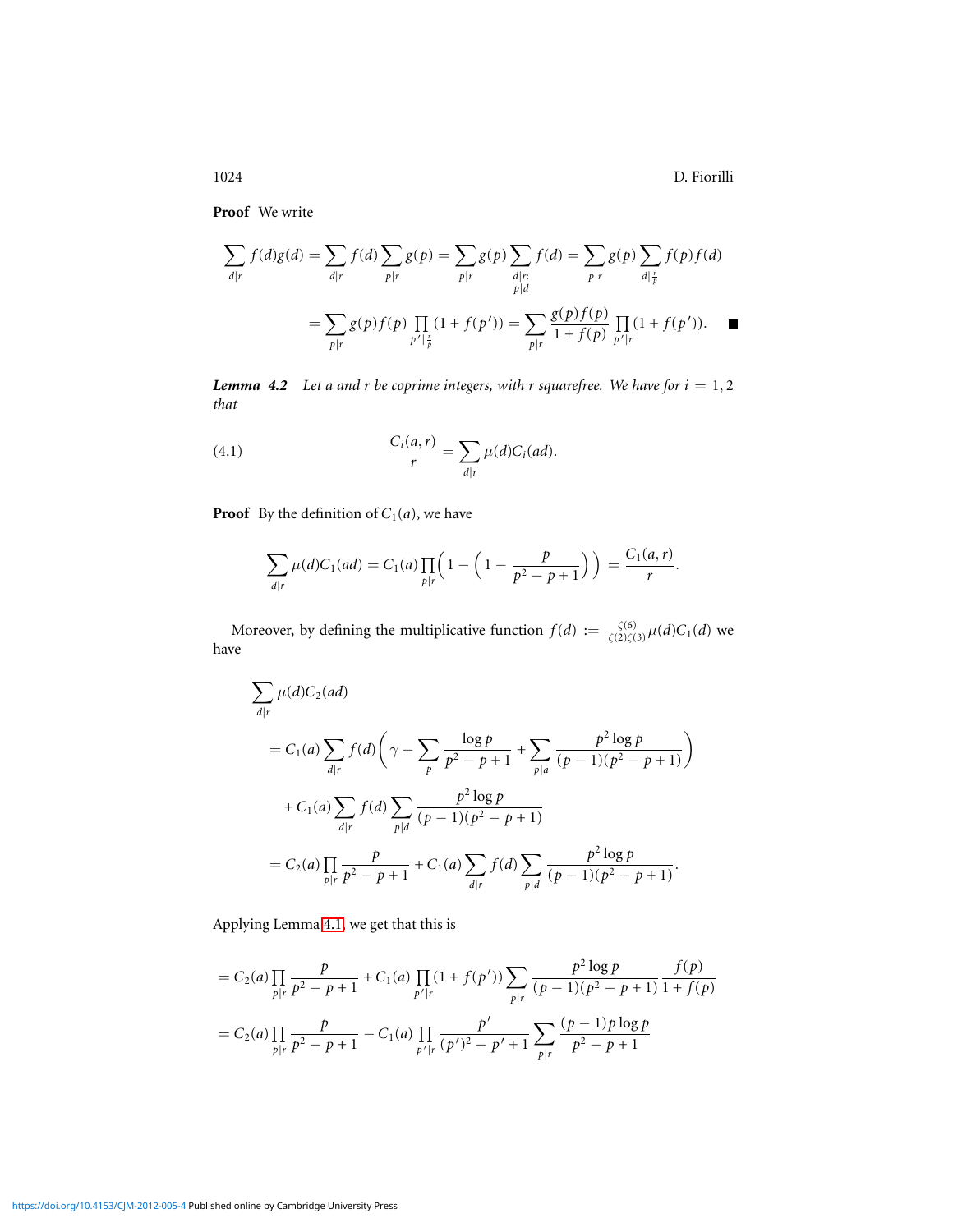*On a Theorem of Bombieri, Friedlander, and Iwaniec* 1025

$$
= C_1(a) \prod_{p|r} \frac{p}{p^2 - p + 1} \left( \gamma - \sum_p \frac{\log p}{p^2 - p + 1} + \sum_{p|a} \frac{p^2 \log p}{(p - 1)(p^2 - p + 1)} - \sum_{p|r} \frac{(p - 1)p \log p}{p^2 - p + 1} \right)
$$
  
=  $\frac{C_2(a, r)}{r}$ .

<span id="page-6-0"></span>*Lemma 4.3 Fix*  $r > 0$  *and*  $a \neq 0$  *two coprime integers. We have* 

$$
\sum_{\substack{n \le M \\ (n,a)=1}} \frac{n}{\phi(n)} = C_1(a)M + O(2^{\omega(a)} \log M),
$$
\n
$$
\sum_{\substack{n \le M \\ (n,a)=1}} \frac{1}{\phi(n)} = C_1(a) \log M + C_2(a) + O\left(2^{\omega(a)} \frac{\log M}{M}\right),
$$
\n
$$
\sum_{\substack{n \le M \\ (n,a)=1}} \frac{rn}{\phi(rn)} = C_1(a,r)M + O\left(3^{\omega(ar)} \log(r'M)\right),
$$
\n
$$
\sum_{\substack{n \le M \\ (n,a)=1}} \frac{1}{\phi(rn)} = \frac{C_1(a,r)}{r} \log(r'M) + \frac{C_2(a,r)}{r} + O\left(3^{\omega(ar)} \frac{\log(r'M)}{rM}\right).
$$

**Proof** For the first two estimates, see [\[5\]](#page-15-8) or [\[11\]](#page-16-1). We now sketch a proof the last estimate. First we assume that *r* is squarefree, since if it is not we can write

$$
\frac{1}{\phi(rn)}=\frac{r'}{r\phi(r'n)}.
$$

Then we use the identity

$$
\sum_{\substack{d \mid r \\ (d,n)=1}} \mu(d) = \begin{cases} 1 & \text{if } r \mid n, \\ 0 & \text{else,} \end{cases}
$$

to write

$$
\sum_{\substack{n \leq M \\ (n,a)=1}} \frac{1}{\phi(rn)} = \sum_{d|r} \mu(d) \sum_{\substack{n \leq rM \\ (n,ad)=1}} \frac{1}{\phi(n)}.
$$

Now, substituting in the  $r = 1$  estimate, we get that

$$
\sum_{\substack{n\leq M\\ (n,a)=1}}\frac{1}{\phi(rn)}=\log(rM)\sum_{d\mid r}\mu(d)C_1(ad)+\sum_{d\mid r}\mu(d)C_2(ad)+O\Big(\sqrt[3^{\omega(ar)}\frac{\log(rM)}{rM}\Big)\,.
$$

The result follows by Lemma [4.2.](#page-5-0) The proof of the third estimate proceeds along the same lines.  $\blacksquare$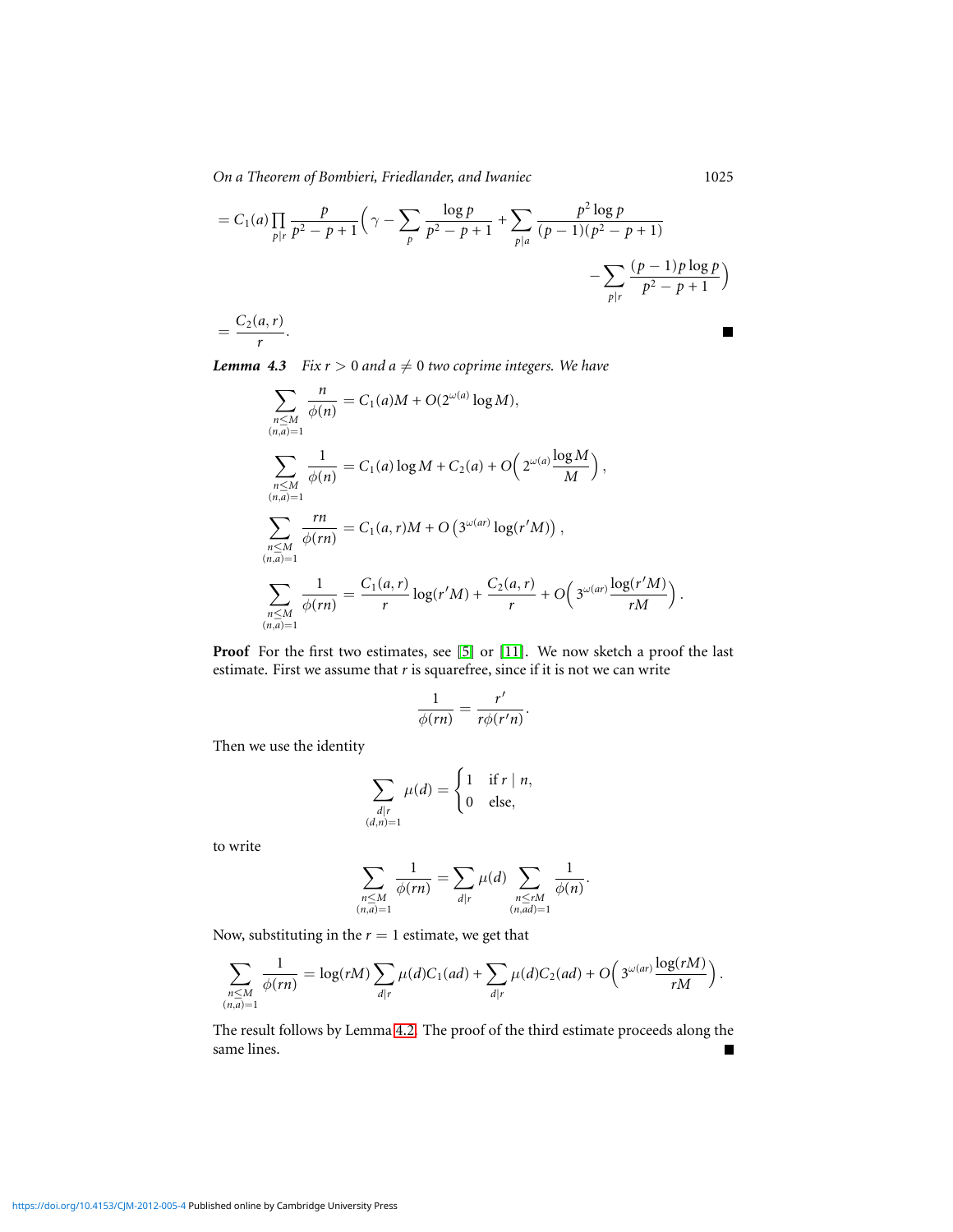The following two lemmas give a more precise estimate, which is made possible by the extra weight  $1 - n/M$ , which appears naturally in the problem (see the proof of Proposition [5.1\)](#page-9-0).

<span id="page-7-0"></span>*Lemma 4.4 Let a*  $\neq$  0 *be an integer and M*  $\geq$  1 *be a real number.*  $If \omega(a) \geq 1,$ 

(4.2) 
$$
\sum_{\substack{n \le M \\ (n,a)=1}} \frac{1}{\phi(n)} \left(1 - \frac{n}{M}\right) = C_1(a) \log M + C_3(a) + \frac{\phi(a)}{a} \frac{\Lambda(a)}{2M} + E(M, a).
$$

$$
If a = \pm 1,
$$

$$
(4.3) \quad \sum_{\substack{n \le M \\ (n,a)=1}} \frac{1}{\phi(n)} \left(1 - \frac{n}{M}\right) = C_1(1) \log M + C_3(1) + \frac{1}{2} \frac{\log M}{M} + \frac{C_5}{M} + E(M, a).
$$

*There exists*  $\delta > 0$  *such that the error term*  $E(M, a)$  *satisfies* 

(4.4) 
$$
E(M, a) \ll_{\epsilon} \frac{\prod_{p|a} \left(1 + \frac{1}{p^{\delta}}\right)}{M} \left(\frac{a'}{M}\right)^{\frac{205}{538} - \epsilon}.
$$

**Proof** See [\[5,](#page-15-8) Lemma 5.9] (the constant  $C_3(a)$  in this paper refers to  $C_2(a)$  in [\[5\]](#page-15-8)). Note that the different behaviour depending on the number of distinct prime factors of *a* comes from a certain Dirichlet series, which either has a pole (if  $a = \pm 1$ ), is holomorphic but non-zero (if  $a = \pm p^e$ ) or is zero (if *a* has two or more distinct prime factors) at the point  $s = -1$ .  $\blacksquare$ 

<span id="page-7-1"></span>*Lemma 4.5 Fix r*  $> 0$  *and a*  $\neq 0$  *two coprime integers.*  $I$ **f**  $\omega$  (**a**)  $\geq 1$ 

$$
If \omega(a) \ge 1,
$$
\n
$$
\sum_{\substack{n \le M \\ (n,a)=1}} \frac{1}{\phi(nr)} \left(1 - \frac{n}{M}\right) = \frac{C_1(a,r)}{r} \log(r'M) + \frac{C_3(a,r)}{r} + \frac{\phi(a)}{a} \frac{\Lambda(a)}{2rM} + E(a,r,M).
$$
\n
$$
If a = \pm 1,
$$
\n
$$
\sum_{\substack{n \le M \\ (n,a)=1}} \frac{1}{\phi(nr)} \left(1 - \frac{n}{M}\right) = \frac{C_1(1,r)}{r} \log(r'M) + \frac{C_3(1,r)}{r} + \frac{\log(r'M)}{2rM} + \frac{C_5}{rM} + E(a,r,M).
$$

*The error term satisfies*

$$
E(a,r,M) \ll \frac{\prod_{p|ar} \left(1 + \frac{1}{p^{\delta}}\right)}{rM} \left(\frac{a'}{M}\right)^{\frac{205}{538} - \epsilon},
$$

*for some*  $\delta > 0$ *.*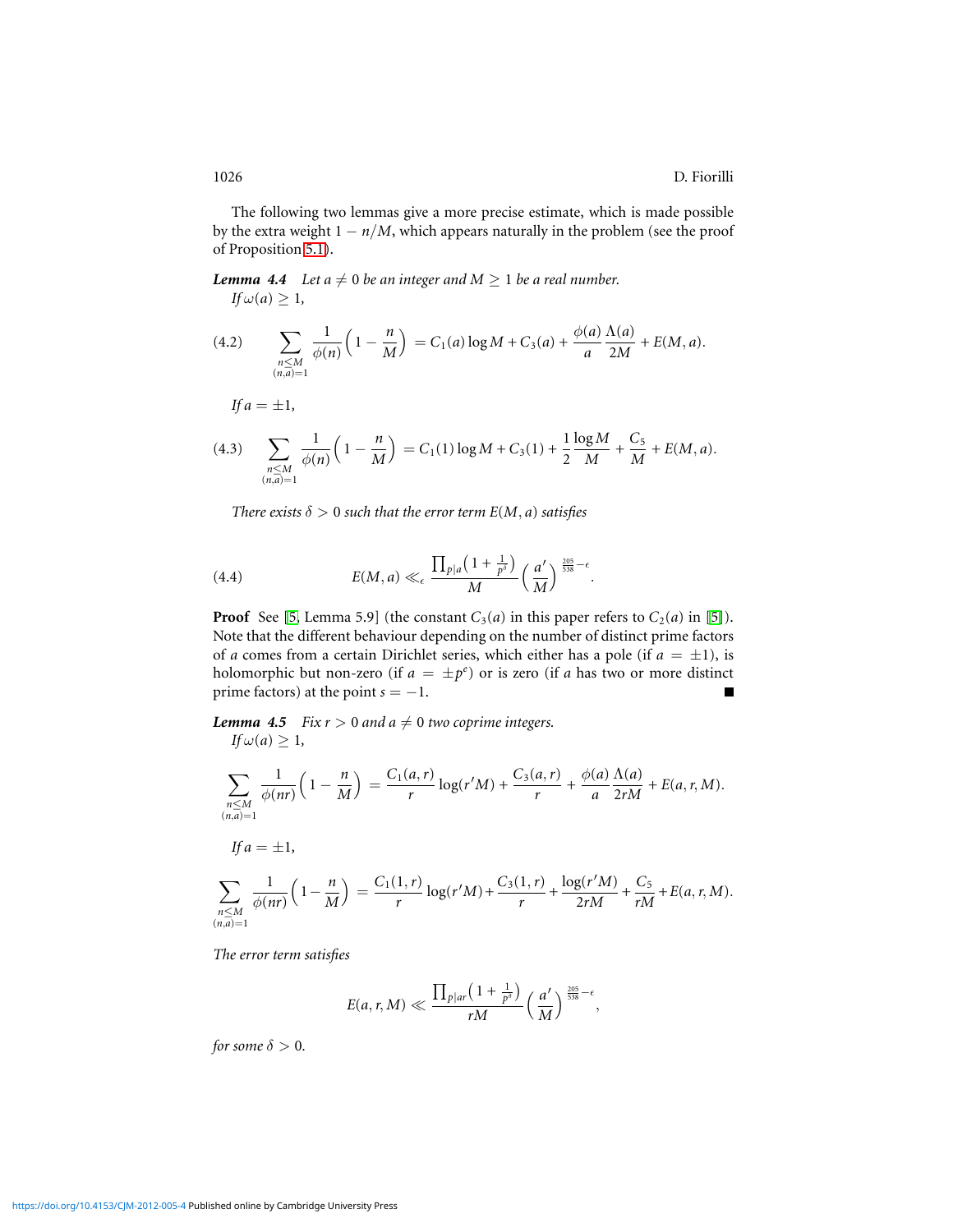Proof We will use the estimates of Lemma [4.4](#page-7-0) by proceeding as in the proof of Lemma [4.3.](#page-6-0) We can again assume that *r* is squarefree, and write

$$
\sum_{\substack{n\leq M\\(n,a)=1}}\frac{1}{\phi(nr)}\left(1-\frac{n}{M}\right)=\sum_{d|r}\mu(d)\sum_{\substack{n\leq rM\\(n,ad)=1}}\frac{1}{\phi(n)}\left(1-\frac{n}{rM}\right),\,
$$

in which we substitute the estimates of Lemma [4.4.](#page-7-0) If  $\omega(a) \geq 2$ , then  $\omega(ad) \geq 2$  for all  $d \mid r$ , so we get

$$
\sum_{\substack{n \le M \\ (n,a)=1}} \frac{1}{\phi(rn)} \left(1 - \frac{n}{M}\right) = \sum_{d|r} \mu(d) \left(C_1(ad) \log(rM) + C_3(ad) + E(ad, 1, rM)\right)
$$

$$
= C_1(a,r) \log(rM) + C_3(a,r) + E(a,r,M)
$$

by Lemma [4.2.](#page-5-0) Here,

$$
E(a, r, M) \ll \sum_{d|r} \frac{\prod_{p|ad} (1 + \frac{1}{p^{\delta}})}{rM} \left(\frac{a'd}{rM}\right)^{\frac{205}{538} - \epsilon}
$$
  
= 
$$
\frac{\prod_{p|a} (1 + \frac{1}{p^{\delta}})}{rM} \left(\frac{a'}{rM}\right)^{\frac{205}{538} - \epsilon} \sum_{d|r} d^{\frac{205}{538} - \epsilon} \prod_{p|d} \left(1 + \frac{1}{p^{\delta}}\right)
$$
  
= 
$$
\frac{\prod_{p|a} (1 + \frac{1}{p^{\delta}})}{rM} \left(\frac{a'}{rM}\right)^{\frac{205}{538} - \epsilon} \prod_{p|r} \left(1 + p^{\frac{205}{538} - \epsilon} \left(1 + \frac{1}{p^{\delta}}\right)\right)
$$
  

$$
\ll \frac{\prod_{p|ar} (1 + \frac{1}{p^{\delta}})}{rM} \left(\frac{a'}{M}\right)^{\frac{205}{538} - \epsilon},
$$

where we might have to change the value of  $\delta > 0$ .

If  $\omega(a) = 1$ , then  $\omega(ad) \ge 1$  for all  $d \mid r$ , so we get

$$
\sum_{\substack{n \le M \\ (n,a)=1}} \frac{1}{\phi(rn)} \left(1 - \frac{n}{M}\right)
$$
\n
$$
= \sum_{d|r} \mu(d) \left( C_1(ad) \log(rM) + C_3(ad) + \frac{\phi(ad)}{ad} \frac{\Lambda(ad)}{2rM} + E(ad, 1, rM) \right)
$$
\n
$$
= \sum_{d|r} \mu(d) \left( C_1(ad) \log(rM) + C_3(ad) \right) + \frac{\phi(a)}{a} \frac{\Lambda(a)}{2rM} + E(a, r, M)
$$
\n
$$
= C_1(a, r) \log(rM) + C_3(a, r) + \frac{\phi(a)}{a} \frac{\Lambda(a)}{2rM} + E(a, r, M).
$$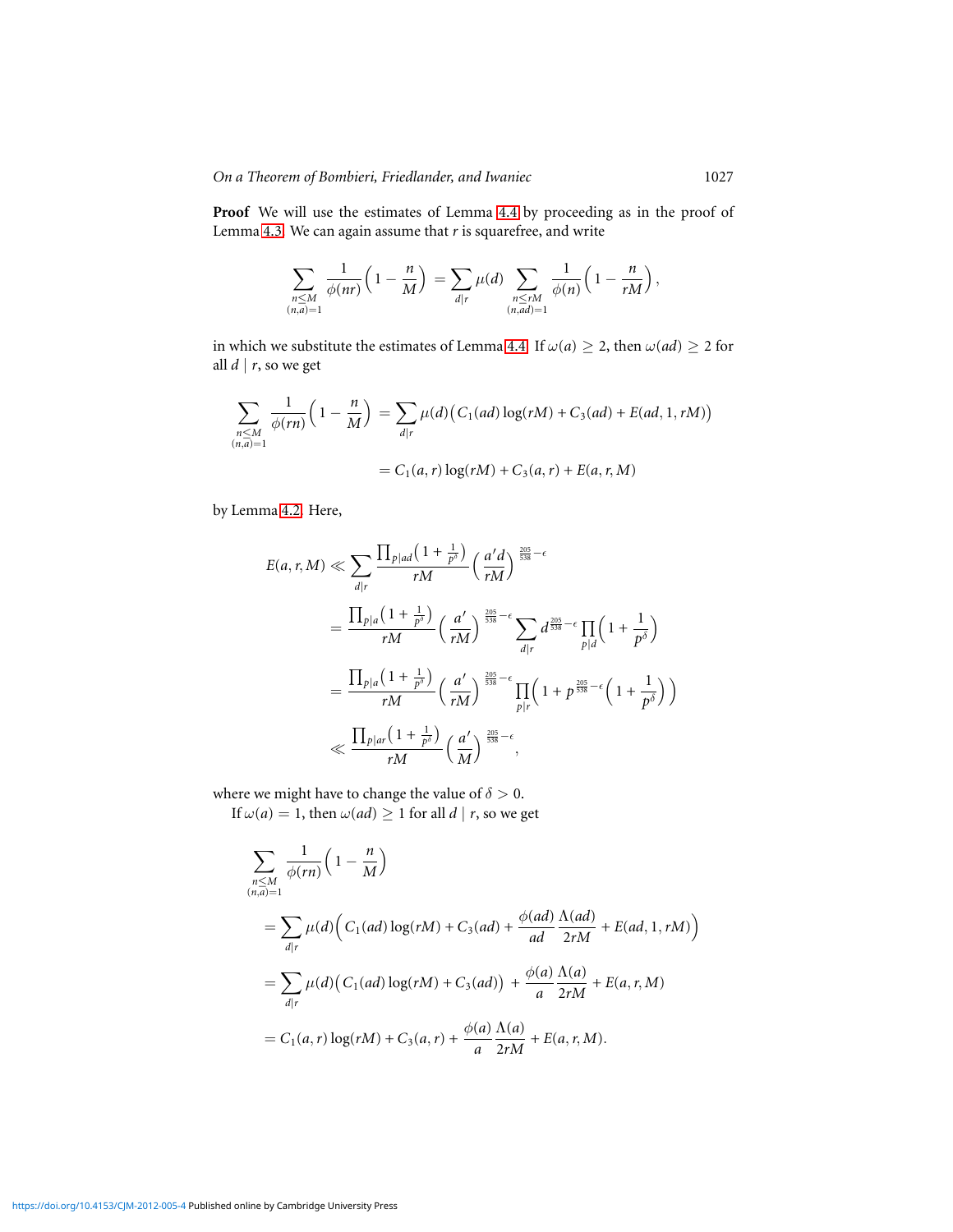If  $a = \pm 1$ , then we get

$$
\sum_{\substack{n \le M \\ (n,a)=1}} \frac{1}{\phi(rn)} \left(1 - \frac{n}{M}\right) = \sum_{d|r} \mu(d) (C_1(ad) \log(rM) + C_3(ad) + E(ad, 1, rM))
$$

$$
- \sum_{p|r} \frac{\phi(p)}{p} \frac{\Lambda(p)}{2rM} + \frac{\log(rM)}{2rM} + \frac{C_5}{rM}
$$

$$
= C_1(a, r) \log(rM) + C_2(a, r) + \frac{\log M}{2rM} + \frac{C_5(r)}{rM} + E(a, r, M). \blacksquare
$$

## **5 Further Results and Proofs**

<span id="page-9-0"></span>*Proposition 5.1 Fix two positive real numbers*  $\lambda < \frac{1}{10}$  *and D. Let*  $M = M(r, x)$  *be an integer such that*  $1 \leq M(r, x) \leq (\log x)^D$ *. Then for*  $R = R(x) \leq x^{\lambda}$  we have

<span id="page-9-1"></span>
$$
(5.1) \sum_{\substack{R/2 < r \leq R \\ (r,a)=1}} \left| \sum_{\substack{q \leq \frac{x}{rM} \\ (q,a)=1}} \left( \psi(x;qr,a) - \Lambda(a) - \frac{x}{\phi(qr)} \right) - x \left( \frac{C_1(a,r)}{r} \log(r'M) + \frac{C_3(a,r)}{r} - \sum_{\substack{s \leq M \\ (s,a)=1}} \frac{1}{\phi(rs)} \left( 1 - \frac{s}{M} \right) \right) \right| = O_{a,A,D,\lambda}\left(\frac{x}{\log^A x}\right).
$$

*We can remove the condition of M being an integer at the cost of adding the error term*  $O\left(x\frac{\log\log M}{M^2}\right)$ .

**Proof** The proof follows closely that of [\[5,](#page-15-8) Proposition 6.1]. We start by splitting the sum over *q* as follows:

$$
\sum_{\substack{q \leq \frac{x}{rM} \\ (q,a)=1}} = \sum_{\substack{q \leq \frac{x}{RL} \\ (q,a)=1}} + \sum_{\substack{\frac{x}{rM} < q \leq \frac{x}{r} \\ (q,a)=1}} - \sum_{\substack{\frac{x}{rM} < q \leq \frac{x}{r} \\ (q,a)=1}}.
$$

We use Theorem [1.4](#page-1-3) to bound the first of these sums by taking  $L := (\log x)^{A+B+D+4}$ , with  $B = B(A)$  coming from that theorem:

$$
\sum_{\substack{R/2 < r \leq R \\ (r,a)=1}} \Bigg| \sum_{\substack{q \leq \frac{x}{RL} \\ (q,a)=1}} \Big( \psi(x;qr,a) - \Lambda(a) - \frac{x}{\phi(qr)} \Big) \Bigg| \ll_{a,A,D,\lambda} \frac{x}{(\log x)^A}.
$$

We study the two remaining sums in the same way, by writing

$$
\sum_{\substack{\frac{x}{r^p} < q \leq \frac{x}{r} \\ (q, a) = 1}} \left( \psi(x; qr, a) - \Lambda(a) - \frac{x}{\phi(qr)} \right) = \sum_{\substack{\frac{x}{r^p} < q \leq \frac{x}{r} \\ (q, a) = 1}} \sum_{\substack{|a| < n \leq x \\ n \equiv a \bmod{qr}}} \Lambda(n) - x \sum_{\substack{\frac{x}{r^p} < q \leq \frac{x}{r} \\ (q, a) = 1}} \frac{1}{\phi(qr)},
$$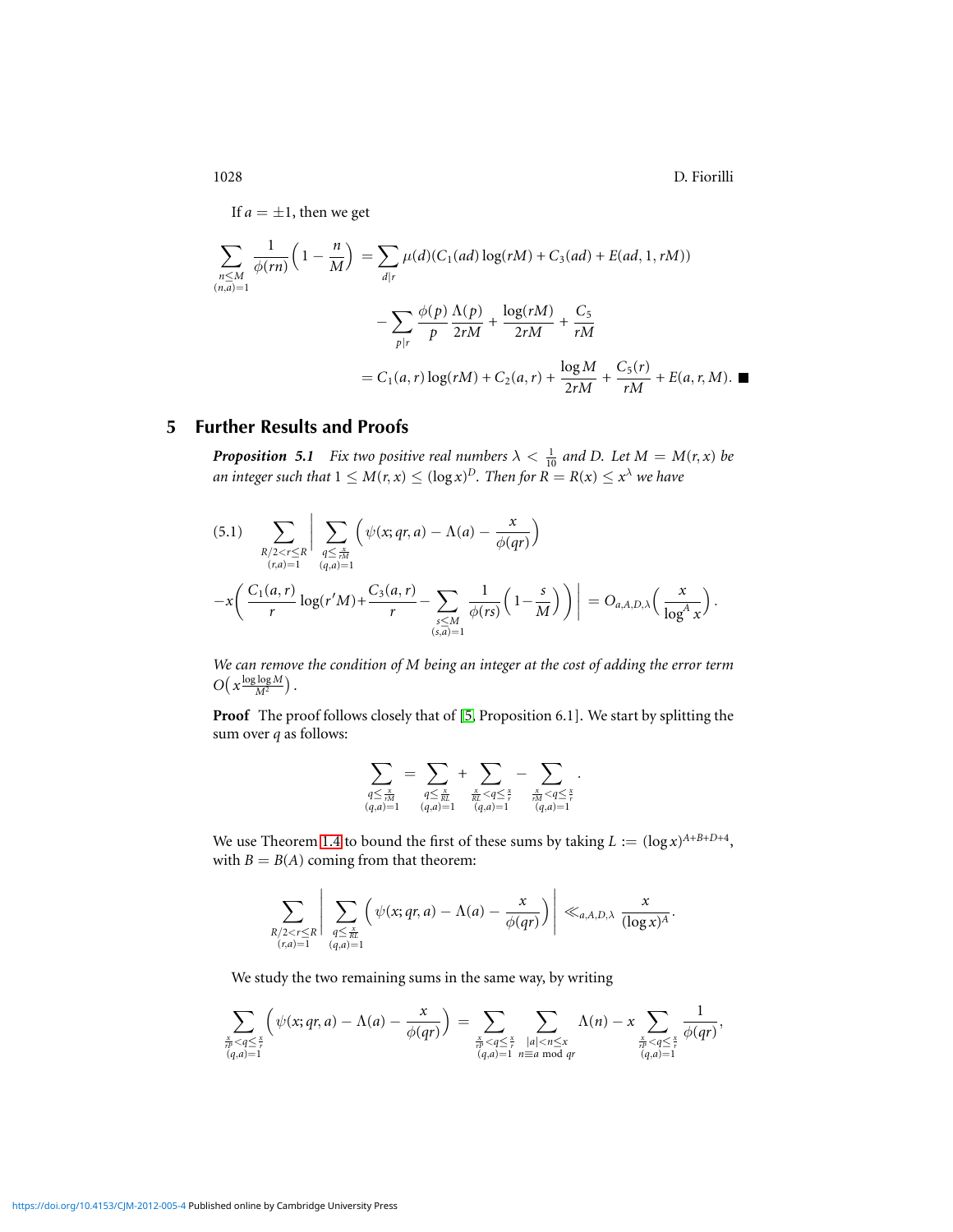where we will take  $P \leq 2L$  to be either *M* or  $\frac{RL}{r}$ . The last term on the right is treated using Lemma [4.3:](#page-6-0)

<span id="page-10-2"></span>
$$
(5.2) \qquad \qquad \sum_{\substack{\frac{x}{r} < q \leq \frac{x}{r} \\ (q,a)=1}} \frac{1}{\phi(qr)} = \frac{C_1(a,r)}{r} \log P + O\left(3^{\omega(ar)} \frac{P \log x}{x}\right).
$$

As for the first term, we first remove the prime powers using [\[5,](#page-15-8) Lemma 5.3], which states that

<span id="page-10-0"></span>
$$
\sum_{\substack{q\leq x\\(q,a)=1}}\bigg(\sum_{\substack{|a|
$$

(The set of moduli  $\{qr: 1 \leq q \leq x/r\}$  is a subset of the set of all moduli  $q \leq x$ .) We end up with the sum

(5.3) 
$$
\sum_{\substack{\frac{x}{r} > q \leq \frac{x}{r} \\ (q,a)=1}} \sum_{\substack{|a| < p \leq x \\ p \equiv a \bmod{qr}}} \log p.
$$

We will now use Hooley's variant of the divisor switching technique (see [\[13\]](#page-16-2)). Writing  $p = a + qrs$ , we see that we should sum over *s* rather than over *q*, since the bound  $\frac{x}{r^p}$  < *q* forces *s* to be very small. Note that since  $(qr, a) = 1$ , we have  $(s, a) = (p - a, a) = (p, a) = 1$ , because  $p > |a|$ . Hence [\(5.3\)](#page-10-0) becomes, for  $a > 0$ ,

$$
= \sum_{\substack{1 \leq s < P - \frac{aP}{x} \\ (s,a)=1}} \sum_{\substack{\frac{ar}{p} + a < p \leq x \\ p \equiv a \bmod s}} \log p.
$$

If we had *a* < 0, we would get additional terms that are

$$
\ll \sum_{x < q \le x-a} \log x \ll |a| \log x.
$$

Thus, up to an error  $\ll \log x$ , [\(5.3\)](#page-10-0) is equal to

<span id="page-10-1"></span>(5.4) 
$$
\sum_{\substack{1 \le s < P - \frac{aP}{x} \\ (s,a) = 1}} \sum_{\substack{s \text{ s} \\ p \equiv a \bmod s}} \log p = \sum_{\substack{1 \le s < P - \frac{aP}{x} \\ (s,a) = 1}} \left( \theta(x; s r, a) - \theta \left( \frac{s x}{P} + a; s r, a \right) \right)
$$

$$
= \sum_{\substack{1 \le s < P - \frac{aP}{x} \\ (s,a) = 1}} \frac{x}{\phi(s r)} \left( 1 - \frac{s}{P} \right) + E(r, a),
$$

where, by the Bombieri–Vinogradov theorem,

$$
\sum_{\substack{R/2 < r \leq R \\ (r,a)=1}} |E(r,a)| \leq \sum_{\substack{s \leq 2L \\ (s,a)=1}} \sum_{\substack{r \leq R \\ (r,a)=1}} \max_{y \leq x} \left| \theta(y; s, a) - \frac{y}{\phi(sr)} \right| + O_{a,A}\left(\frac{x}{(\log x)^A}\right)
$$
\n
$$
\leq 2L \sum_{\substack{q \leq 2RL \\ (q,a)=1}} \max_{y \leq x} \left| \theta(y; q, a) - \frac{y}{\phi(q)} \right| + O_{a,A}\left(\frac{x}{(\log x)^A}\right) \ll_{A} \frac{x}{(\log x)^A}.
$$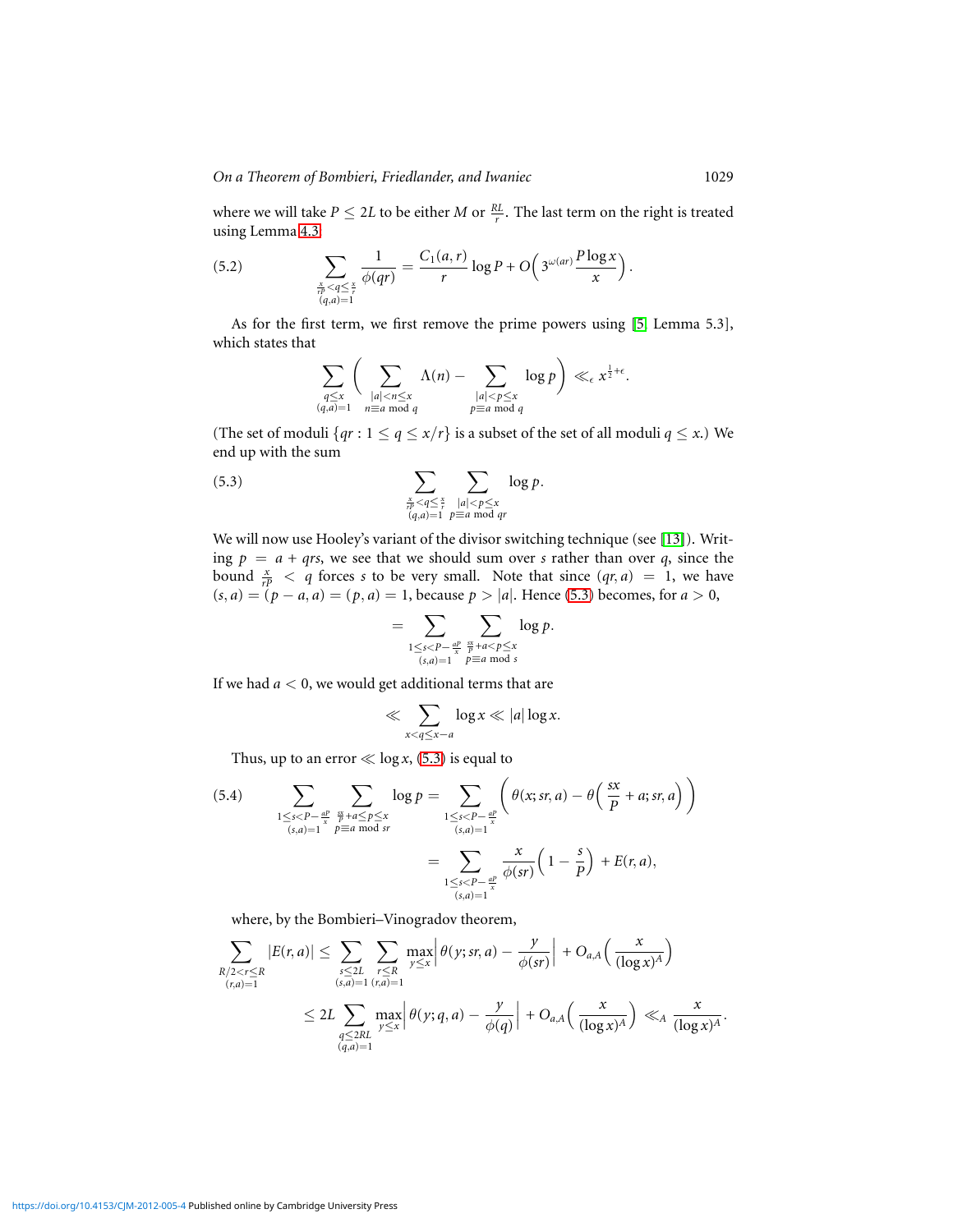$\blacksquare$ 

We would like to replace the condition  $s < P - \frac{aP}{x}$  by  $s \le x$  in the last sum appearing in [\(5.4\)](#page-10-1). If *P* is an integer, this can be done without adding any error term, since the last term of the sum is  $\frac{x}{\phi(sr)}(1-\frac{p}{p})=0$ . If  $P \notin \mathbb{Z}$ , then we need to add the error term  $O\left(x\frac{\log\log P}{P^2\phi(r)}\right)$  $\frac{\log \log P}{P^2 \phi(r)}$ ).

Putting all this together and using the triangle inequality, we get that the left-hand side of [\(5.1\)](#page-9-1) is

<span id="page-11-0"></span>
$$
(5.5) \leq \sum_{\substack{R/2 < r \leq R \\ (r,a)=1}} \Big| \sum_{\substack{s \leq \frac{RL}{r} \\ (s,a)=1}} \frac{x}{\phi(sr)} \Big( 1 - \frac{s}{RL/r} \Big) - \sum_{\substack{s \leq M \\ (s,a)=1}} \frac{x}{\phi(sr)} \Big( 1 - \frac{s}{M} \Big) - \sum_{\substack{\frac{x}{RL} < q \leq \frac{x}{rM} \\ (q,a)=1}} \frac{x}{\phi(qr)} \Big|
$$
\n
$$
- x \Big( \frac{C_1(a,r)}{r} \log(r'M) + \frac{C_3(a,r)}{r} - \sum_{\substack{s \leq M \\ (s,a)=1}} \frac{1}{\phi(sr)} \Big( 1 - \frac{s}{M} \Big) \Big) \Big| + O_{a,A,D,\lambda} \Big( \frac{x}{(\log x)^A} \Big),
$$

since *M* is an integer. If *M* is not an integer, we have to add an error term of size

$$
\ll x \sum_{R/2 < r \leq R} \frac{\log\log M}{\phi(r)M^2} \ll \frac{x \log\log M}{M^2}.
$$

(We already used the fact that

$$
x \sum_{R/2 < r \leq R} \frac{\log\log(RL/r)}{\phi(r)(RL/r)^2} \ll \frac{x \log\log L}{L^2}
$$

in [\(5.5\)](#page-11-0).) Applying the triangle inequality once more gives that [\(5.5\)](#page-11-0) is

$$
\leq x \sum_{\substack{R/2 < r \leq R \\ (r,a)=1}} \left| \sum_{\substack{s \leq \frac{Rl}{r} \\ (s,a)=1}} \frac{1}{\phi(sr)} \left(1 - \frac{s}{RL/r}\right) - \frac{C_1(a,r)}{r} \log\left(\frac{r'RL}{r}\right) - \frac{C_3(a,r)}{r} \right|
$$
\n
$$
+ x \sum_{\substack{R/2 < r \leq R \\ (r,a)=1}} \left| \sum_{\substack{\frac{x}{RL} < q \leq \frac{x}{rM} \\ (q,a)=1}} \frac{1}{\phi(qr)} - \frac{C_1(a,r)}{r} \log\left(\frac{RL}{rM}\right) \right| + O_{a,A,D,\lambda}\left(\frac{x}{(\log x)^A}\right),
$$

which by Lemma [4.3](#page-6-0) and [\(5.2\)](#page-10-2) is

$$
\ll_{a,A,D,\lambda} x \sum_{\substack{R/2 < r \leq R \\ (r,a)=1}} \frac{3^{\omega(r)} \log(RL)}{RL} + x \sum_{\substack{R/2 < r \leq R \\ (r,a)=1}} \frac{3^{\omega(r)} L \log x}{x} + \frac{x}{(\log x)^A}
$$
\n
$$
\ll \frac{x(\log R)^2}{RL} + \frac{x}{(\log x)^A} \ll \frac{x}{(\log x)^A}.
$$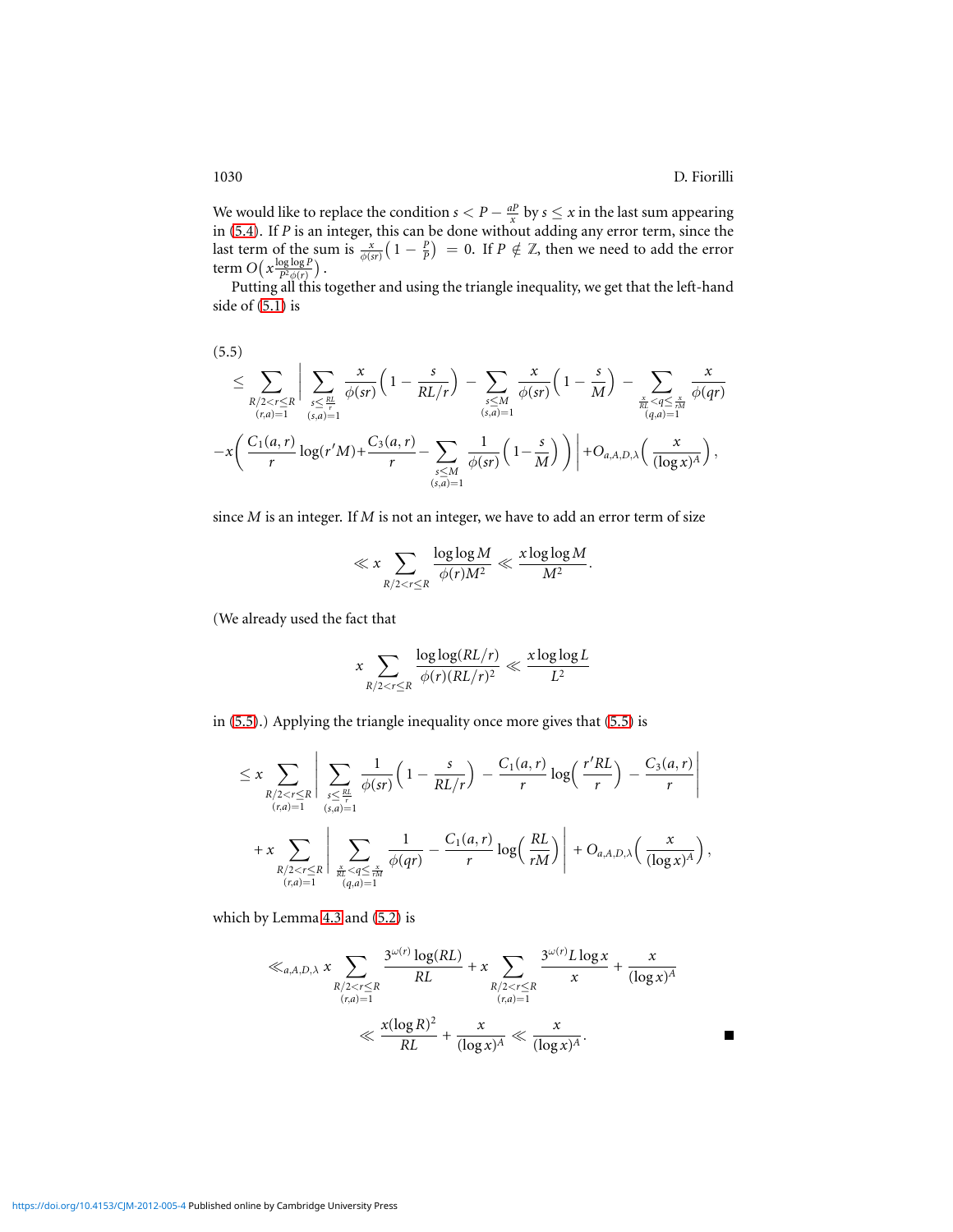**Proof of Theorem [2.4](#page-3-0)** Taking  $M = 1$  in Proposition [5.1](#page-9-0) and applying Lemma [4.3](#page-6-0) and the triangle inequality, we get

$$
\sum_{\substack{\frac{R}{2} < r \leq R \\ (r,a)=1}} \left| \sum_{\substack{q \leq \frac{x}{r} \\ (q,a)=1}} (\psi(x;qr,a) - \Lambda(a)) - \frac{x}{r} \left( C_1(a,r) \log \left( \frac{(r')^2 x}{er} \right) + 2C_2(a,r) \right) \right|
$$
\n
$$
\ll_{a,A,\lambda} \frac{x}{\log^{A+1} x}.
$$

Taking dyadic intervals, one can easily use this to show that the whole sum over  $r \leq R$ is  $\ll_{a,A} \frac{x}{\log^A x}$ . The result follows if  $a > 0$  by exchanging the order of summation:

$$
\sum_{\substack{q \leq \frac{x}{r} \\ (q,a)=1}} \sum_{\substack{|a| < n \leq x \\ n \equiv a \bmod{qr}} } \Lambda(n) = \sum_{\substack{|a| < n \leq x \\ n \equiv a \bmod{r} \\ n \equiv a \bmod{r}}} \Lambda(n) \sum_{\substack{q \leq \frac{x}{r}: \\ qr \mid n-a}} 1
$$
\n
$$
= \sum_{\substack{|a| < n \leq x \\ n \equiv a \bmod{r}}} \Lambda(n) \tau\left(\frac{n-a}{r}\right).
$$

If  $a < 0$ , then

$$
\sum_{\substack{|a| < n \leq x \\ n \equiv a \bmod r}} \Lambda(n) \sum_{\substack{q \leq \frac{x}{r}: \\ qr \mid n-a}} 1 = \sum_{\substack{|a| < n \leq x \\ n \equiv a \bmod r}} \Lambda(n) \tau\left(\frac{n-a}{r}\right) - \sum_{\substack{|a| < n \leq x \\ n \equiv a \bmod r}} \Lambda(n) \sum_{\substack{x < q:\\ qr \mid n-a}} 1.
$$

(The last equality is exact if  $a > 0$ ; otherwise we have to add a negligible error term.)

**Proof of Theorem [2.1](#page-2-1)** For the first result, we take  $M(r, x) := M(x)$  in Proposition [5.1.](#page-9-0) By Lemma [4.5,](#page-7-1) we have that

$$
(5.6) \sum_{\frac{R}{2} < r \le R} \left| \frac{\phi(a)}{a} \frac{x}{rM} \mu(a, r, M) - x \left( \frac{C_1(a, r)}{r} \log(r'M) + \frac{C_3(a, r)}{r} - \sum_{\substack{s \le M \\ (s, a) = 1}} \frac{1}{\phi(rs)} \left( 1 - \frac{s}{M} \right) \right) \right|
$$
\n
$$
\le x \sum_{\frac{R}{2} < r \le R \\ (r, a) = 1} |E(a, r, M)| \ll a \frac{x}{M^{\frac{205}{538} - \epsilon}} \sum_{\frac{R}{2} < r \le R \\ (r, a) = 1} \frac{\prod_{p \mid r} \left( 1 + \frac{1}{p^{\delta}} \right)}{r} \ll \frac{x}{M^{\frac{205}{538} - \epsilon}},
$$

hence the result follows by the triangle inequality.

The second result is a bit more delicate, since we have the full range of *r*, and the innermost sum depends on *R*. For this reason, we need to go back to the proof of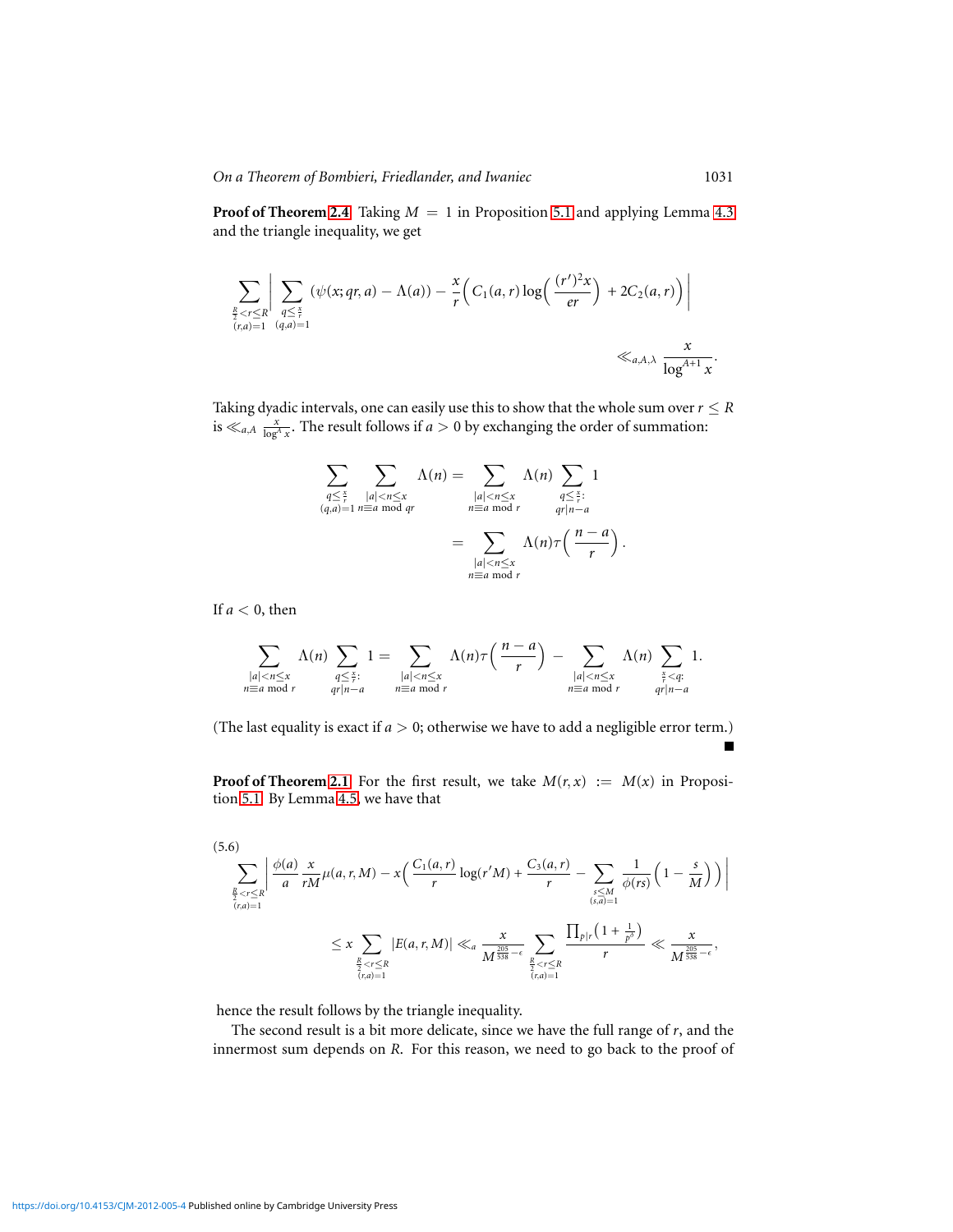Proposition [5.1.](#page-9-0) We first split the sum over *r* into the two intervals  $r \leq R/(\log x)^B$ and  $R/(\log x)^B < r \le R$ , where we take  $B = B(2A)$  as in Theorem [1.4,](#page-1-3) and we can assume that  $B(2A) \ge 2A$ . The first part of the sum is treated using this theorem:

$$
\sum_{\substack{r \leq \frac{R}{(\log x)^B} \\ (r,a)=1}} \left| \sum_{\substack{q \leq \frac{x}{RM} \\ (q,a)=1}} \left( \psi(x;qr,a) - \Lambda(a) - \frac{x}{\phi(qr)} \right) - \frac{\phi(a)}{a} \frac{x}{RM} \mu(a,r,M) \right|
$$
  

$$
\ll_{a,A,\lambda} \frac{x}{(\log x)^{2A}} + \frac{x}{(\log x)^B},
$$

since  $\frac{R}{(\log x)^B} \cdot \frac{x}{RM} = \frac{x}{M(\log x)^B} \le \frac{x}{(\log x)^B}$ . For the rest of the sum, we argue as in the proof of Proposition [5.1.](#page-9-0) We split the sum over *q* as follows:

$$
\sum_{\substack{q \leq \frac{x}{RM} \\ (q,a)=1}} = \sum_{\substack{q \leq \frac{x}{RL} \\ (q,a)=1}} + \sum_{\substack{\frac{x}{RL} < q \leq \frac{x}{r} \\ (q,a)=1}} - \sum_{\substack{\frac{x}{RM} < q \leq \frac{x}{r} \\ (q,a)=1}}.
$$

Taking *P* to be either  $\frac{R}{r}L$  or  $\frac{R}{r}M$ , we have that  $P \le L(\log x)^B$  (instead of  $P \le 2L$ ). The rest of the proof goes through, and we get that

$$
(5.7)
$$
\n
$$
\sum_{\frac{R}{i} < r \leq R} \left| \sum_{\substack{q \leq \frac{x}{RM} \\ (r,a)=1}} \left( \psi(x;qr,a) - \Lambda(a) - \frac{x}{\phi(qr)} \right) \right|
$$
\n
$$
- x \left( \frac{C_1(a,r)}{r} \log(r'RM/r) + \frac{C_3(a,r)}{r} - \sum_{\substack{s \leq RM/r \\ (s,a)=1}} \frac{1}{\phi(rs)} \left( 1 - \frac{s}{RM/r} \right) \right) \right|
$$
\n
$$
\ll_{a,A,D,\lambda} \frac{x}{(\log x)^{2A}} + E_2(x,M),
$$

where  $E_2(x, M)$  is the error coming from the fact that  $\frac{R}{r}M$  is not an integer, which is

$$
\ll x \sum_{\frac{R}{L} < r \leq R} \frac{\log \log (RM/r)}{\phi(r)RM/r} \frac{1}{RM/r} \ll \frac{x}{(RM)^2} \sum_{\frac{R}{L} < r \leq R} \frac{r^2 \log \log (RM/r)}{\phi(r)}
$$
\n
$$
\ll \frac{x \log \log M}{M^2}.
$$

We finish the proof by applying Lemma [4.5](#page-7-1) and the triangle inequality.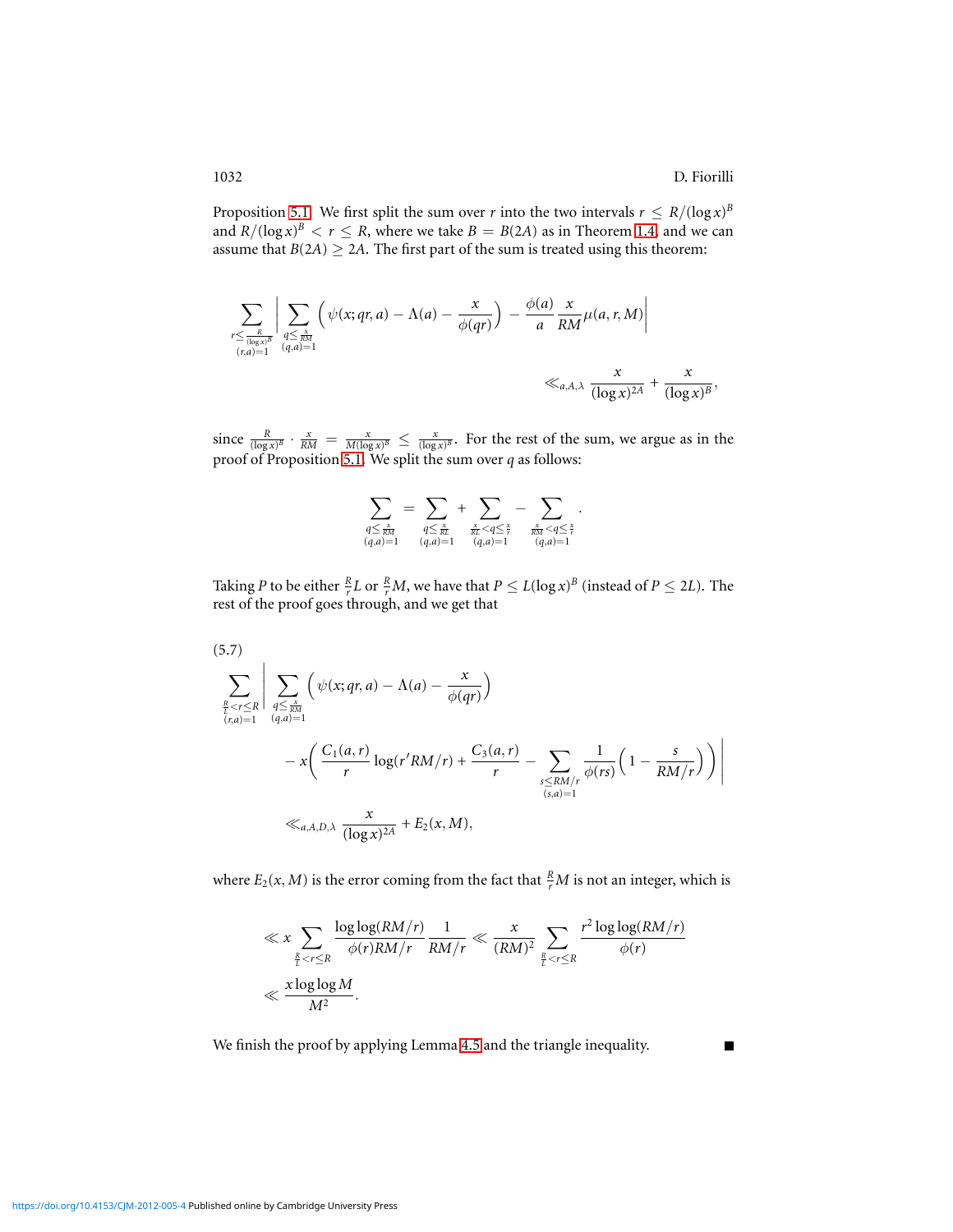**Proof of Corollary [2.2](#page-2-0)** By the triangle inequality we have

$$
\sum_{\substack{r\leq R \\ (r,a)=1}} \left| \frac{\phi(a)}{a} \frac{x}{RM} \mu(a,r, RM/r) \right| \leq
$$
\n
$$
\sum_{\substack{r\leq R \\ (r,a)=1}} \left| \sum_{\substack{q\leq \frac{x}{RM} \\ (q,a)=1}} \left( \psi(x;qr,a) - \Lambda(a) - \frac{x}{\phi(qr)} \right) - \frac{\phi(a)}{a} \frac{x}{RM} \mu(a,r, RM/r) \right|
$$
\n
$$
+ \sum_{\substack{r\leq R \\ (r,\overline{a})=1}} \left| \sum_{\substack{q\leq \frac{x}{RM} \\ (q,a)=1}} \left( \psi(x;qr,a) - \Lambda(a) - \frac{x}{\phi(qr)} \right) \right|,
$$

hence by Theorem [2.1](#page-2-1) we get the lower bound

$$
\sum_{\substack{r\leq R \\ (r,a)=1}}\bigg|\sum_{\substack{q\leq \frac{x}{RM} \\ (q,a)=1}}\bigg(\psi(x;qr,a)-\Lambda(a)-\frac{x}{\phi(qr)}\bigg)\bigg|\geq\\ \frac{\phi(a)}{a}\frac{x}{RM}\sum_{\substack{r\leq R \\ (r,a)=1}}\big|\mu(a,r,RM/r)\big|-O_{\epsilon}\bigg(\frac{x}{M^{\frac{743}{538}-\epsilon}}\bigg),
$$

since for *M* large enough,  $\mu(a, r, RM/r) \leq 0$ . For the upper bound, we write

$$
\sum_{\substack{r\leq R \\ (r,a)=1}} \left| \sum_{\substack{q\leq \frac{x}{RM} \\ (r,a)=1}} \left( \psi(x;qr,a) - \Lambda(a) - \frac{x}{\phi(qr)} \right) \right|
$$
\n
$$
\leq \sum_{\substack{r\leq R \\ (r,a)=1}} \left| \sum_{\substack{q\leq \frac{x}{RM} \\ (q,a)=1}} \left( \psi(x;qr,a) - \Lambda(a) - \frac{x}{\phi(qr)} \right) - \sum_{\substack{r\leq R \\ (r,a)=1}} \frac{\phi(a)}{a} \frac{x}{RM} \mu(a,r,RM/r) \right| + \sum_{\substack{r\leq R \\ (r,a)=1}} \left| \frac{\phi(a)}{a} \frac{x}{RM} \mu(a,r,M) \right|
$$
\n
$$
\leq \frac{\phi(a)}{a} \frac{x}{RM} \sum_{\substack{r\leq R \\ (r,a)=1}} |\mu(a,r,RM/r)| + O_{\epsilon} \left( \frac{x}{M^{\frac{743}{538} - \epsilon}} \right).
$$

The result follows by the definition of  $\mu(a, r, RM/r)$ . Note that if  $a = \pm 1$ , then we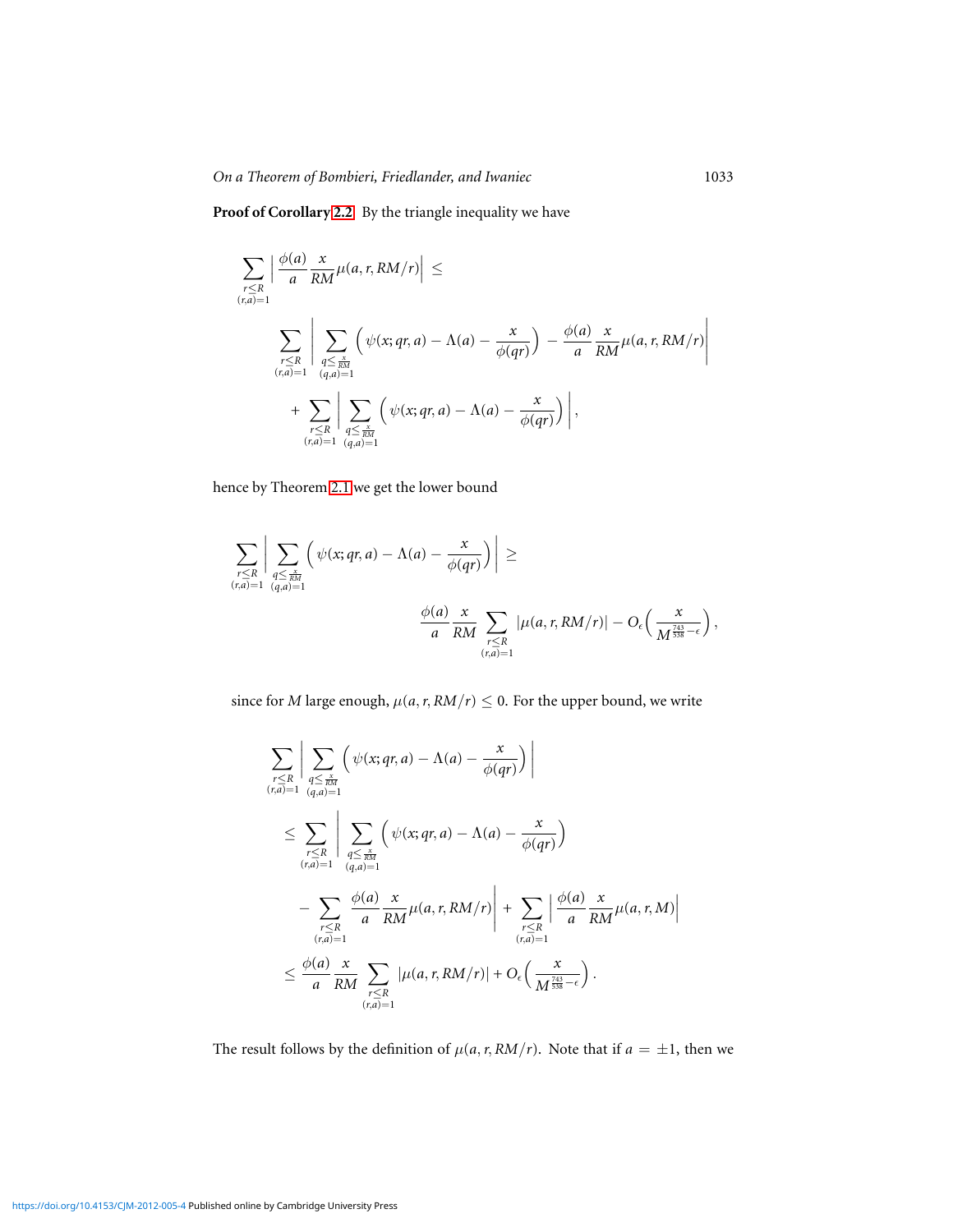$\blacksquare$ 

have

$$
2 \sum_{\substack{r \le R \\ (r,a)=1}} |\mu(a,r, RM/r)|
$$
  
= 
$$
\sum_{r \le R} \left( \log(RM/r) + 2C_5 + \sum_{p|r} \frac{\log p}{p} \right)
$$
  
= 
$$
(R + O(1)) \left( \log M + 1 + 2C_5 + O\left(\frac{\log R}{R}\right) \right) + \sum_{p \le R} \frac{\log p}{p} \left\lfloor \frac{R}{p} \right\rfloor,
$$

by Stirling's approximation. The last sum can be handled without much effort:

$$
\sum_{p \le R} \frac{\log p}{p} \left\lfloor \frac{R}{p} \right\rfloor = R \sum_{p \le R} \frac{\log p}{p^2} + O\left(\sum_{p \le R} \frac{\log p}{p}\right)
$$

$$
= R\left(\sum_{p} \frac{\log p}{p^2} + O\left(\frac{1}{R}\right)\right) + O(\log R).
$$

Hence,

$$
\sum_{\substack{r\leq R\\(r,a)=1}}|\mu(a,r,RM/r)|=R\left(\frac{1}{2}\log M+C_6\right)+O(\log(RM)).
$$

**Acknowledgments** I would like to thank my supervisor Andrew Granville for his advice and my colleagues Farzad Aryan, Mohammad Bardestani, Dimitri Dias, Tristan Freiberg, and Kevin Henriot for many fruitful conversations. I would also like to thank Adam T. Felix for his comments. I would like to thank the anonymous referee for his careful reading of the paper and his useful suggestions.

#### **References**

- <span id="page-15-4"></span>[1] E. Bombieri, J. B. Friedlander, and H. Iwaniec, *Primes in arithmetic progressions to large moduli.* Acta Math. **156**(1986), no. 3–4, 203–251. <http://dx.doi.org/10.1007/BF02399204>
- <span id="page-15-6"></span>[2] , *Primes in arithmetic progressions to large moduli. II.* Math. Ann. **277**(1987), no. 3, 361–393. <http://dx.doi.org/10.1007/BF01458321>
- <span id="page-15-5"></span>[3] , *Primes in arithmetic progressions to large moduli. III.* J. Amer. Math. Soc. **2**(1989), no. 2, 215–224. <http://dx.doi.org/10.1090/S0894-0347-1989-0976723-6>
- <span id="page-15-7"></span>[4] A. T. Felix, *Generalizing the Titchmarsh divisor problem.* Int. J. Number Theory, to appear.
- <span id="page-15-8"></span><http://dx.doi.org/10.1142/S1793042112500340>
- <span id="page-15-2"></span>[5] D. Fiorilli, *Residue classes containing an unexpected number of primes.* [arxiv:1009.2699](http://arxiv.org/abs/1009.2699).
- [6] É. Fouvry, Autour du théorème de Bombieri-Vinogradov. Acta Math. **152**(1984), no. 3-4, 219-244. <http://dx.doi.org/10.1007/BF02392198>
- [7] , *Autour du th´eor`eme de Bombieri-Vinogradov. II.* Ann. Sci. Ecole Norm. Sup. (4) ` **20**(1987), no. 4, 617–640.
- <span id="page-15-3"></span>[8] , *Sur le problème des diviseurs de Titchmarsh*. J. Reine Angew. Math. **357**(1985), 51–76. <http://dx.doi.org/10.1515/crll.1985.357.51>
- <span id="page-15-0"></span>[9] É. Fouvry and H. Iwaniec, On a theorem of Bombieri-Vinogradov type. Mathematika 27(1980),
- <span id="page-15-1"></span>no. 2, 135–152 (1981). <http://dx.doi.org/10.1112/S0025579300010032> [10] \_\_\_\_\_\_\_\_, Primes in arithmetic progressions. Acta Arith. 42(1983), no. 2, [10] , *Primes in arithmetic progressions.* Acta Arith. **42**(1983), no. 2, 197–218.